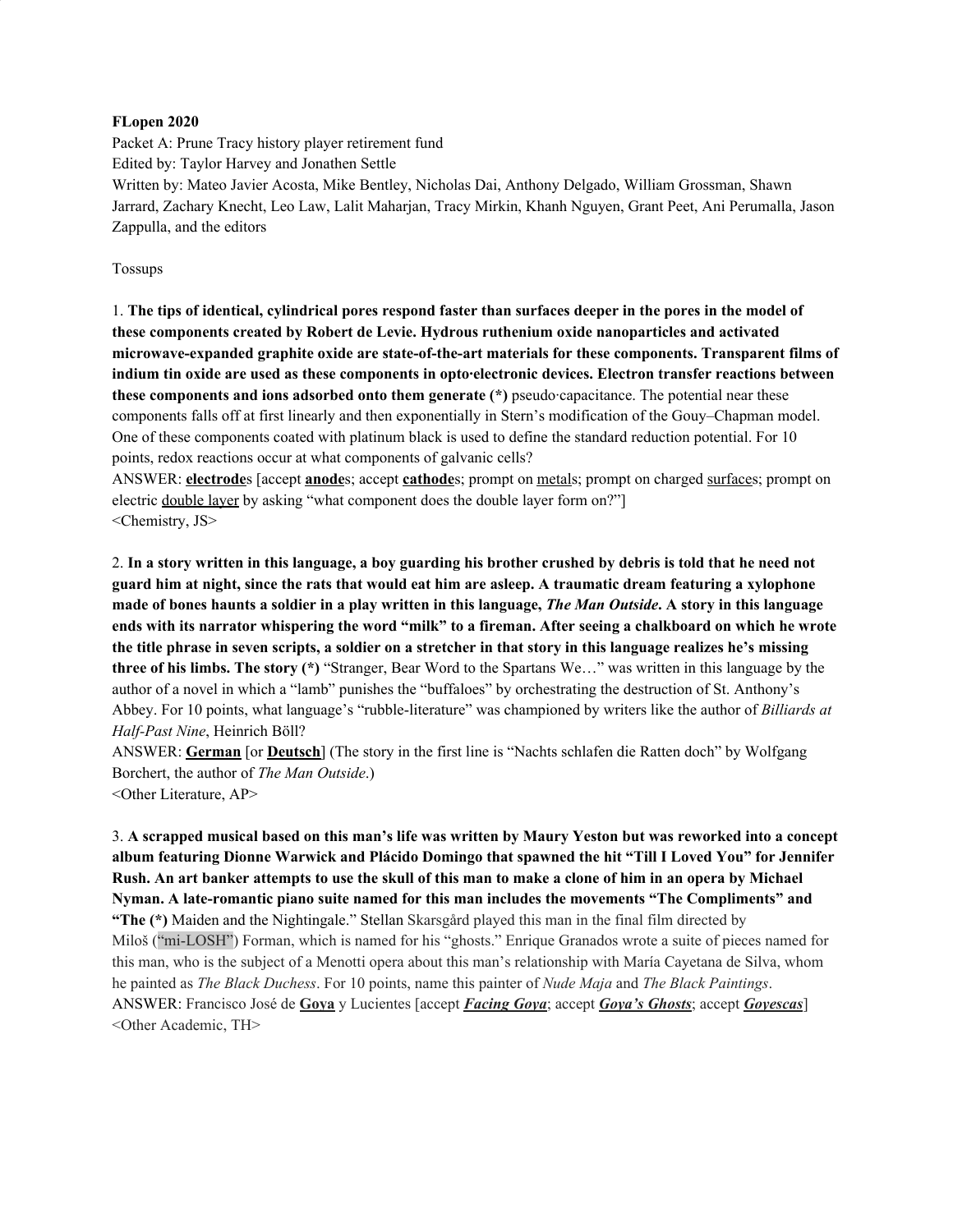4. **After being moved from a castle to this island, physical trainer Joseph Pilates ("puh-la-teez") developed his** namesake exercise method. For a time, Kurt Schwitters lived on this island in a Hutchinson Square location that became known as "the artist's camp." Geoff Duke set several world records on a racetrack on this island **that passes through Ramsey. During Midsummer Court, people assemble in this island's village of St. John's to listen to new acts passed by the (\*)** Tynwald, this island's parliament. A smaller island off this island's southern coast is known as its "calf." Hundreds have died in this island's ultra-dangerous motorcycle race, the Tourist Trophy. A red background appears on the idiosyncratic flag of this island, which features a triskelion made up of three joined legs. Douglas is the capital of, for 10 points, what small island in the Irish Sea that names a breed of short tailed cats?

ANSWER: Isle of **Man** [or Ellan **Vannin**; accept **Manx** or **Manx** cats] <Geography, TH>

5. Andy Clark's so-called meta version of this problem asks whether or not this is a problem at all, while a **Francis Kammerer paper asks why the illusionism answer to this problem is unacceptable. Uriah Kreigler has subdivided this problem into the sub-problems of qualitative immediacy and indescribability. A paper by** Ned Block referencing a Star Trek episode imagines a creature that is functionally the same as humans but **physically distinct in extending this problem to account for (\*)** multiple realizability. New mysterianism is the position that this problem cannot be solved by humans. Solving this problem is sometimes analogized to "bridging" the explanatory gap. David Chalmers named this problem, which asks why brain events are accompanied by phenomenal qualia. For 10 points, name this problem from the philosophy of mind contrasted with the "easy problem."

ANSWER: the **hard** problem of consciousness [accept the **harder** problem of consciousness; prompt on qualia; prompt on the problem of consciousness; prompt on multiple realizability until mentioned] <Philosophy, TH>

6. Jack Jenney plays a brief trombone solo on a song recorded by this bandleader that begins with trumpeter Billy Butterfield playing a rising chromatic C-sharp, D, D-sharp, before the whole band enters as he slides to E. Helen Forrest scored two number one hits with "They Say" and "All the Things You Are" while singing **with this musician's band. This bandleader's odd choices of instrumentation include using only a string quartet and rhythm section in his "Interlude in B-flat" and using a (\*)** harpsichord instead of a piano for "Summit Ridge Drive" which he recorded with his Gramercy Five. This musician, who was married eight times, had his biggest hit in 1938 with a version of a Cole Porter song inspired by a West Indian dance. For 10 points, name this swing-era big band clarinetist and rival of Benny Goodman who had hits with "Stardust" and "Begin the Beguine" ("bay-GEEN").

ANSWER: Artie **Shaw** [accept Arthur Jacob **Arshawsky**; accept Art **Shaw**] <Other Arts: Auditory, TH>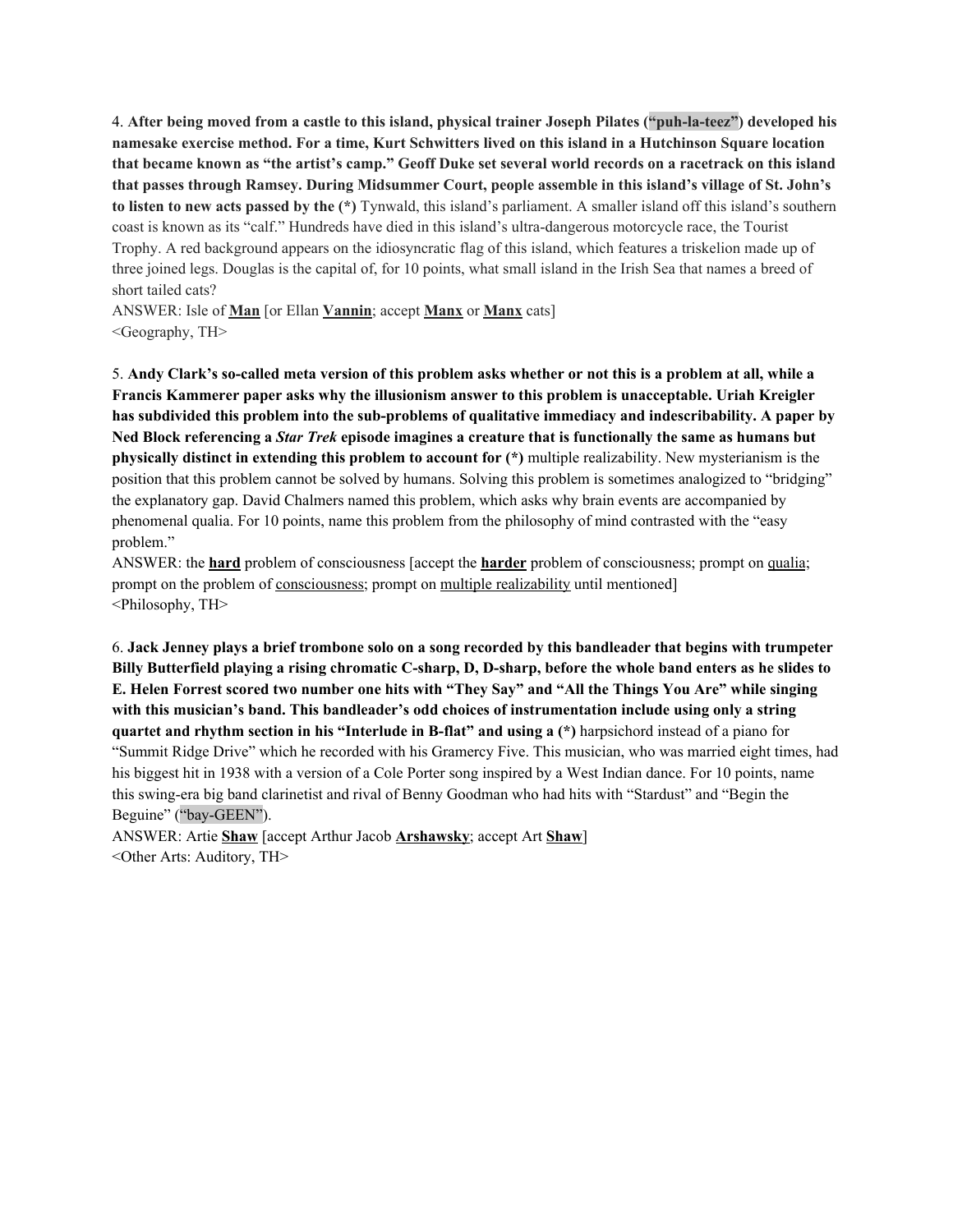7. **In 17th-century England, this profession was held by women such as the "Widow Wyncke" ("wink") and Susan Reeve Lyon, who was prosecuted for aiding the Dutchman Gerard Boate. After many prosecutions for inadequate politeness by a rival organization, London's "Worshipful Society" of this profession finally gained legitimacy in 1703's** *Rose Case***. In 1595, Anthony Chute accused people in this profession of selling low-quality "mingle mangle" due to their tendency to hoard tobacco imports. An outdated (\*)** measurement system named for this profession divides a twelve-ounce pound into drams, scruples, and grains. Liquid-filled bulbs of glass, or "show globes," were a historical symbol of this profession, whose members used a mortar and pestle to form salves, poultices, and other remedies. For 10 points, members of what antiquated profession prepared and sold forms of medicine?

ANSWER: **apothecaries** [accept word forms; prompt on pharmacists; prompt on druggists; prompt on chemists; prompt on physicians or medics, as apothecaries occasionally provided medical services] **<**Post-500 European History, TM>

8. **The Charter 97 declaration denounced this leader, who has promoted the China-funded Big Stone** industrial park in his capital. In February 2020, this leader threatened to siphon oil from the "Friendship" pipeline, which diverges into two tracts in the south of his country. At a summit, this leader was handed **historic maps to influence his policies concerning the Suwałki ("soo-VOW-kee") Corridor, which has its southeastern terminus in his country. In 2009, a larger ally banned (\*)** dairy imported from this leader's country in the so-called "Milk War." When asked about COVID-19 infection rates while dressed in ice hockey gear, this leader responded "there is no virus here" and has recommended hand washing with vodka. Security services loyal to this leader have attacked protestors advocating for exiled opposition leader Sviatlana Tsikhanouskaya ("svet-LAH-nuh tee-kuh-NOV-sky-uh"). For 10 points, name this current embattled president of Belarus. ANSWER: Alexander **Lukashenko** [or Alexander Grigoryevich **Lukashenko**; or Alyaksandr Ryhoravich **Lukashenka**]

<Current Events, TH>

9. In a story by this author, while dancing with a Harvard French professor, a girl asks about "dangerous Dan McGrew" and admits she sees all people as either canine or feline. In another story by this author, a woman retrieves a morbid letter from the title object, which then appears to grow to massive size trapping **the world under its canopy. That title (\*)** Art Nouveau object of a story by this author causes a series of misfortunes for Evelyn Piper by revealing her affair and causing her daughter to lose her hand. In a story by this author, Sally Carrol resolves to return home to the south after being abandoned by her northern beau Harry and nearly freezing to death in the title structure. For 10 points, name this author who included the stories "The Cut-Glass Bowl" and "The Ice Palace" in his collection *Flappers and Philosophers*, which he published the same year as *This Side of Paradise*.

ANSWER: F. Scott **Fitzgerald** [accept Francis Scott Key **Fitzgerald**] <Short Fiction, TH>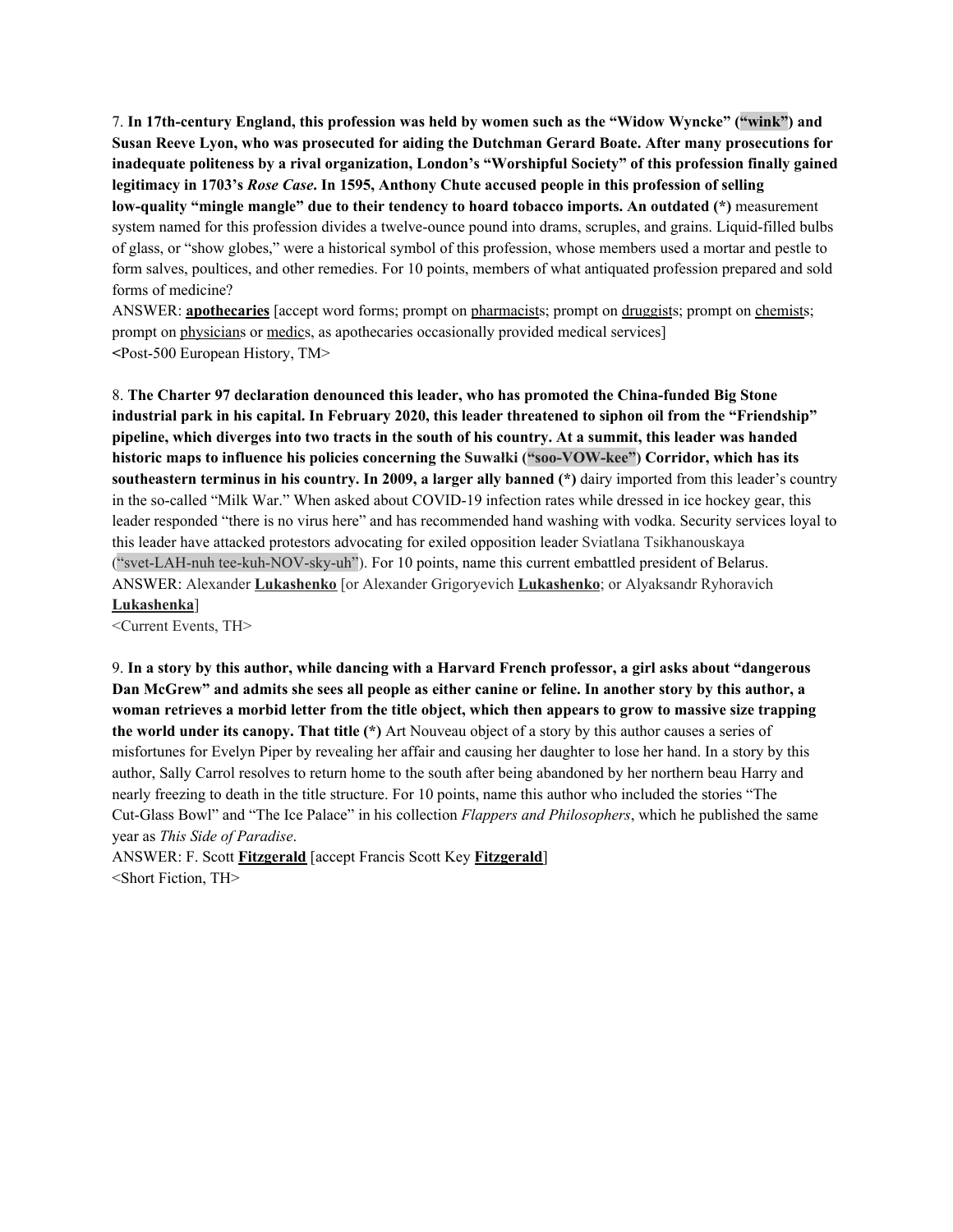10. **A scholar working in this country advocated updating rather than ignoring** *halakha* **in books like** *Judaism as a Civilization* **and** *New Haggadah***. Alfred Moses and Morris Lichtenstein founded a movement in this country that syncretizes New Thought conceptions of God as celestial energy with Hebrew scripture. The influential B'nai Yeshurun congregation in this country promoted the Zionist cause with their publication** *Israelite***. In this country, Avi Weiss founded a movement that controversially ordains (\*)** women; that movement is Open Orthodoxy. Mordecai Kaplan founded Reconstructionist Judaism while living in this country. In the 1820s the center of the Reform Movement moved from Germany to this country. The largest city in this country is home to Yeshiva University. For 10 points, name this Western Hemisphere country that contains over half of the world's Jews.

ANSWER: **United States** of America [or **US**A; or **America**] <Religion, TH>

11. **Enabling secondary expansion at the end of the read-in phase of this tool is useful when constructing variable names from automatic variables. In the Autotools suite, the configure script uses a file with a ".in" ("dot-in") extension to generate this tool's files. The .PHONY ("dot-phony") keyword tells this tool that** certain names do not refer to actual files. As in SQL, this tool's files use the percent sign to enable wildcard **matching. The DESTDIR ("dest-dir") variable allows this tool to perform staged installs. Special targets used by this tool include check, which runs tests, and (\*)** clean, which removes executables and object files. The compiler and its flags are specified to this tool using the CC and CFLAGS ("C-flags") variables, respectively. Recipes for how to compile each target are specified in this tool's namesake files. For 10 points, name this tool used to build software on Unix systems.

ANSWER: **make** [accept **make**files; accept GNU **make**; accept BSD **make**; accept n**make**; accept auto**make**; accept **CMake**]

<Other Science: Computer Science, JS>

12. **A painter from this family painted Ottavio Strada receiving a cornucopia and showed herself holding** some sheet music while wearing a white dress in a self portrait. Another member of this family painted hundreds of tightly packed soldiers aboard ships in the *Battle of Salvore* and showed two cherubim looking on in his *Tancred Baptizing Clorinda*. The Scuola Grande di San Rocco contains many paintings by artists from **this family, including a ceiling painting of** *The* **(\*)** *Miracle of the Bronze Serpent*. A painter from this family depicted an upside down Saint Mark intervening to save a man from execution. That artist from this family showed the infant Hercules against the star-spewing breast of Juno in *The Origin of the Milky Way*. For 10 points, name this family of Venetian Mannerist painters whose patriarch painted *The Miracle of the Slave* and a diagonal *Last Supper*. ANSWER: **Tintoretto** [or Jacopo **Robusti**; accept Domenico **Robusti** or Domenico **Tintoretto**; accept Marietta **Robusti**; accept *Tintoretta*]

<Painting/Sculpture, TH>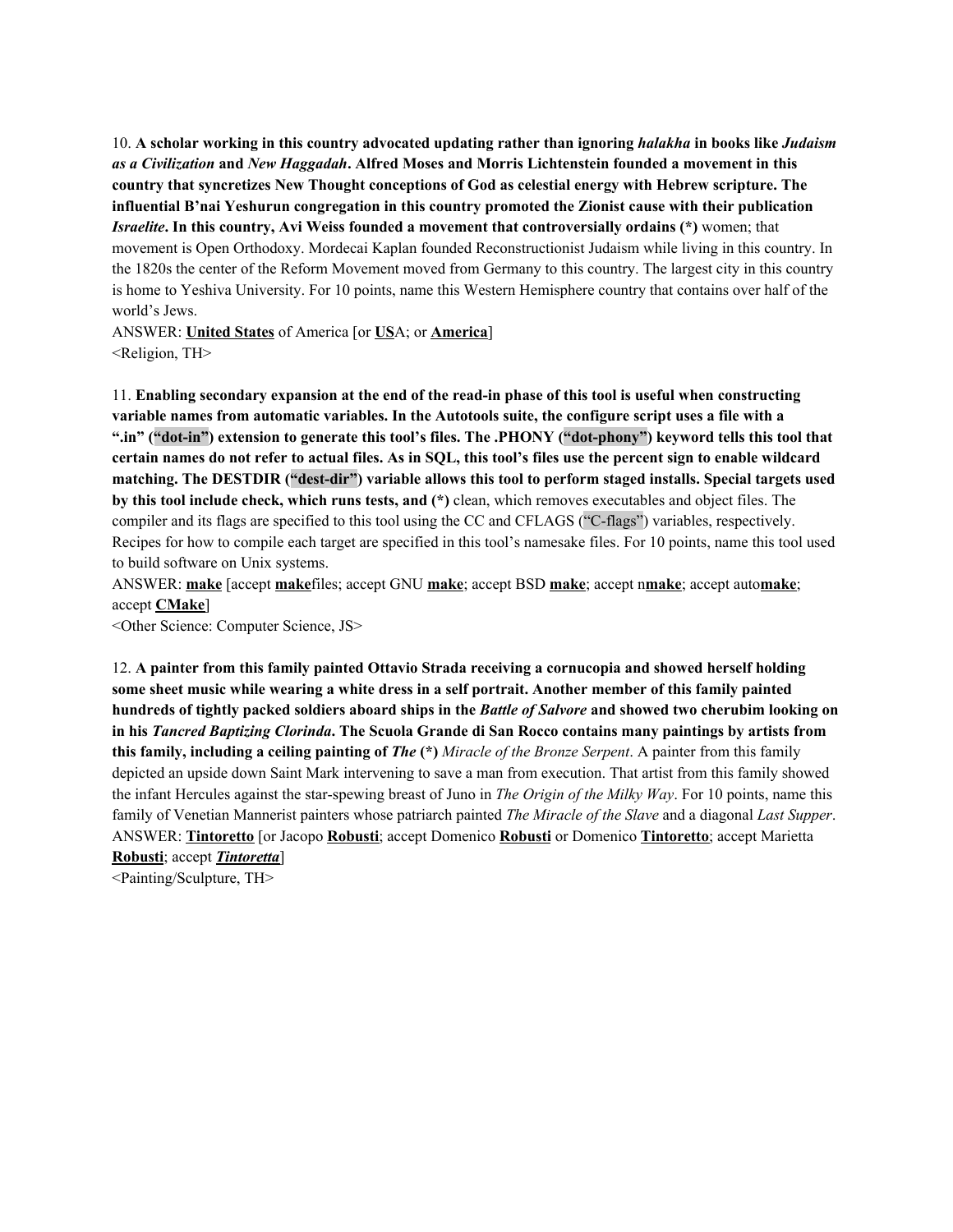13. A bizarre passage of a novel by this author makes a series of prophecies of the popularity of authors in the future, such as "Paul Éluard shall appeal to the masses in the year 2101." In a novel by this author, a **paranoid professor makes a series of geometric drawings featuring the names of philosophers at vertices and** hangs a copy of Euclid's *Elements* from a clothes line. In a novel by this author, the narrator hides in a **bathroom stall for thirteen days during a fictionalization of the (\*)** Tlatelolco ("t'LAH-tel-OHL-coh") Massacre. This author wrote about the investigative journalist Oscar Fate in a five part novel whose notorious fourth section details the aftermath of hundreds of murders in gory detail. The reclusive author Archimboldi is discovered to actually be Hans Reiter in a novel by, for 10 points, what author of *Amulet* who wrote about the investigation of the murders of women in Santa Teresa in *2666*?

ANSWER: Roberto **Bolaño** [or Roberto **Bolaño** Ávalos] <Long Fiction, WG>

14. In the 1950s, Lee Mortimer often listed the name and locations of these places in his Daily Mirror column. After being arrested at one of these places, Diego Viñales impaled himself at a police station while trying to **escape. Some 750 of these places were included in an Address Book published by Bob Damron. Historian** David Carter documented how the lights in these places were often changed from blue to white to signal **danger. One of these places controlled by (\*)** mobster "Fat Tony" Lauria technically operated as a membership organization to skirt laws making it illegal to serve its clientele. Marsha P. Johnson was in the vanguard at an incident outside one of these locations. *The Village Voice* was the only paper to provide in-depth coverage on a raid on one of these places commemorated a year later in the first Pride March. For 10 points, name these businesses that include the Stonewall Inn.

ANSWER: **gay bar** [or **gay club**; or **gay**-friendly **restaurant**; or **lesbian** bar; accept any answer involving a **bar**, **nightclub**, **inn**, **restaurant** or establishment catering to the **LGBT**QIA+ community; prompt on bars or night clubs] <US History, MB>

15. **Pyrroline tautomerization between delta-2 and delta-1 isoforms is thought to cause the biphasic nature of the hydrolysis of some of these molecules derived from thi·ena·mycin. These molecules are broken down through the attack of a zinc-stabilized hydroxide by metallo·enzymes such as VIM and IMP. Enzymes in classes A, C, and D acylate these molecules in a manner similar to serine proteases. The aforementioned metallo·enzymes that act on these molecules are in Class B of the (\*)** Ambler classification. Carbapenems and penems are forms of these molecules that differ in the structure of their second ring. Flucloxacillin, sold under the brand name Flopen, is one of these drugs that include cephalosporins. For 10 points, what drugs that contain four membered cyclic amides include methicillin and penicillin?

ANSWER: **beta-lactam**s [accept **cephalosporin**s; accept **monobactam**s; accept **penicillin**s before "penicillin"; accept **penam**s; accept **carbapenem**s before "carbapenems"; prompt on antibiotics; prompt on drugs] <Biology, JS>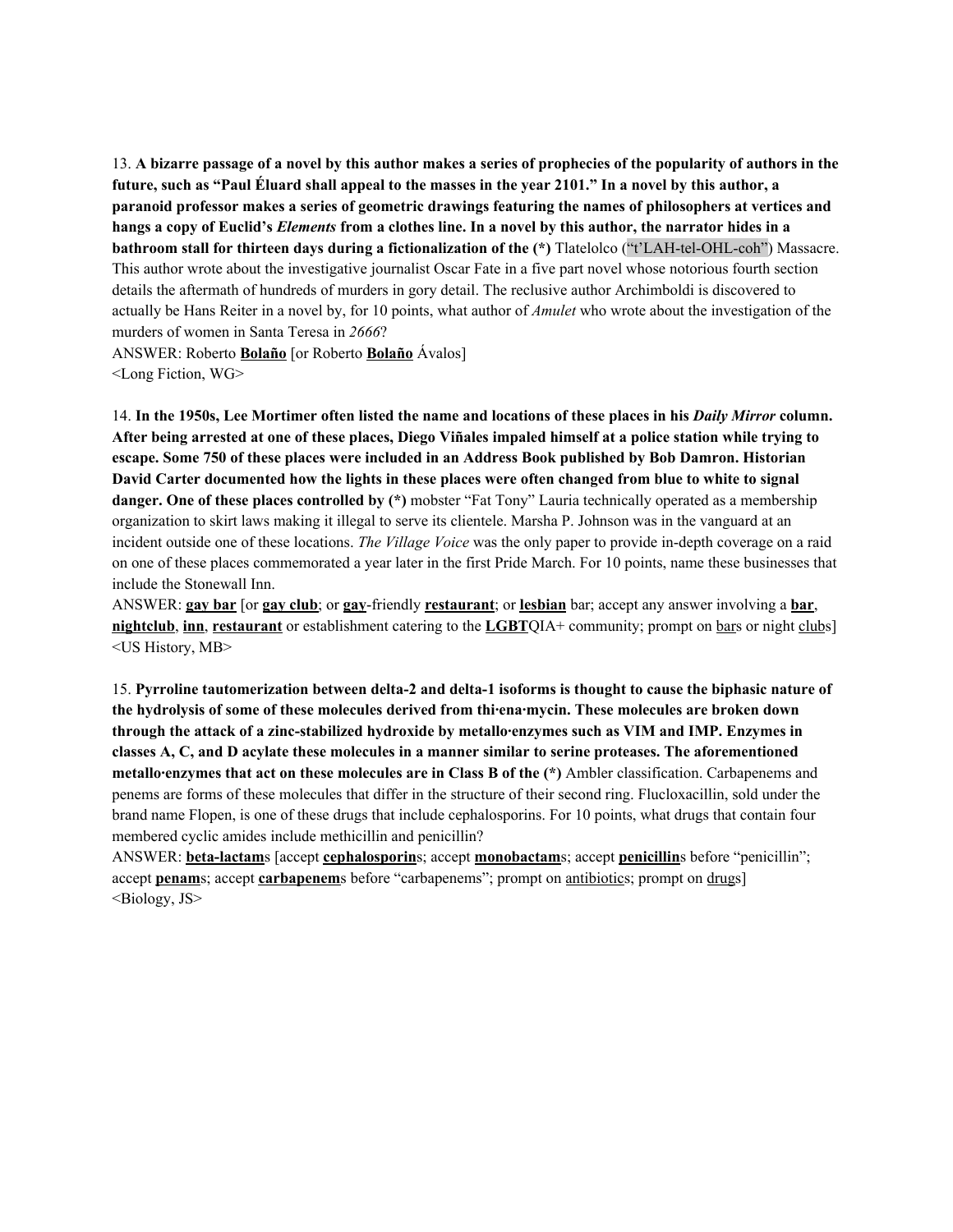16. **An ancient geographer from this city described all known lands clockwise from Gibraltar in his** *Periodos* ges. A genre of ancient erotic tale named for this city was the main literary output of its resident Aristides. The Pergamon Museum holds the propylon that once stood in front of the market of this city. The historian Hecataeus was from this city, as was the first Greek to lay out broad avenues orthogonally intersected by side **streets; that (\*)** "father of urban planning" from this city is Hippodamus. Socrates claimed a woman born in this non-Athens city was the true writer of a funeral oration given during the Peloponnesian War. A member of the Seven Sages from this city made bank by using astronomical knowledge to capitalize on an olive oil investment and passed down his philosophical teachings to Anaximander. For 10 points, name this Ionian city-state, the birthplace of Aspasia and Thales.

ANSWER: **Miletus**

<Ancient History, LM>

17. A paper by Barkai et al. uses samples from the Qesem ("cah-sim") site to posit that the adoption of this **technology was an essential adaptation for post-Acheulian settlers in the Levant. A Richard Wrangham book** titled for this technology suggests that its adoption led to a "primitive protection racket" within pair bonding. Silcrete stone samples from the Klipdrift Shelter site suggest that this technology was used by the Stillbay culture. The Schöningen Spears are import artifacts used in tracing the development of this technology for (\*) improving tool design. The earliest evidence of this technology comes from the Wonderwerk Cave site in South Africa and suggests it was first used about one million years ago. The hand drill and bow drill were widely-used tools used for producing this thing. For 10 points, the use of what prehistoric technology is attested by flint and charred animal remains?

ANSWER: making **fire** [accept **cook**ing food; accept controlled use of **fire**; accept **fire**-hardening; accept **heat**ing or **heat** treatment; accept **burn**ing; prompt on material or wood hardening; reject "metal" or "metalworking" or any similar answers]

<Social Science: Anthropology/Sociology, TH>

18. **An inhomogeneous Helmholtz equation is solved to calculate quantities near these things in Durbin's elliptic relaxation technique, and his v2f model incorporates anisotropies near them without using their namesake functions. Van Driest damping functions are required to correctly simulate near these things. Some** attempts to model the effects of these things increase the grid line resolution normal to them beyond that **normally required for direct numerical simulation. Unlike the k-epsilon model, the k-omega model is accurate near these things. In a region close to these things, the (\*)** von Kármán constant appears in the log-law for the velocity profile. Viscous fluids have zero velocity relative to one of these things when assuming the no-slip condition. For 10 points, viscous forces dominate over inertial forces in a thin region near what surfaces surrounding a fluid?

ANSWER: **wall**s [accept fluid **boundary** or fluid **boundaries**; accept **boundary** layer; accept **wall** effects; accept **wall** functions; prompt on solid by asking "what is the solid's relation to the fluid?" <Physics, JS>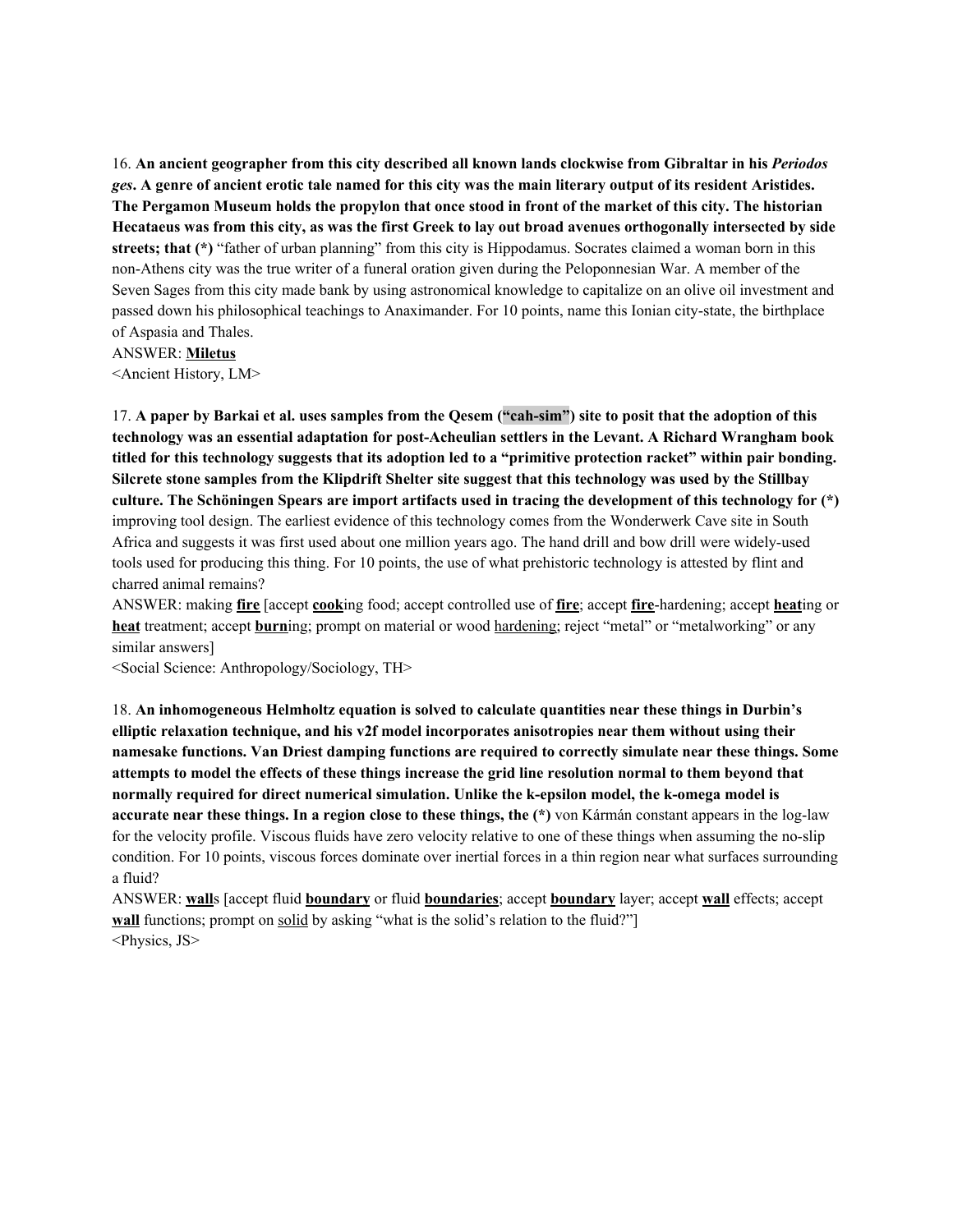19. **Paul Muldoon's translation of this poem from his collection** *Maggot* **is prefaced with a quote from BBC** News noting how plastic cigarette lighters resemble "the staple food of squid." This poem, which was inspired **by an incident observed on a 1841 trip to Réunion ("RAY-oon-YOHN"), describes the title figure "On high companionable pinion where / Their vessel glides upon the bitter deeps." In Richard Wilbur's translation, a sailor in this poem "hobbling, (\*)** mocks [the] trammeled pace" of the title creature, while another "pokes a pipestem into his beak." The last stanza of this poem notes that the poet is like the title bird, a "prince of the clouds" who can't walk because of the "weight of his wings." For 10 points, name this second poem in *Les Fleurs du mal*, a Charles Baudelaire poem named for a large-winged sea bird.

ANSWER: "The **Albatross**" [or "L'**Albatros**"] <Poetry, TH>

20. The fact that this leader's personal documents were destroved after his death may indicate that he won his **case against Betancur for the Marquisate ("MAR-kwih-zit") of Oropesa. In an attempt to play both sides, Juan Manuel de Moscoso y Peralta delayed this leader's excommunication. Frustrated that four horses had** failed to tear this leader apart, José Antonio de Areche ordered his beheading, after which Katari and this leader's cousin Diego took up his mantle. Shortly after hanging Antonio de Arriaga, this leader and his forces **burned their opponents alive inside a church during the Battle of (\*)** Sangarará. The extortionate repartimiento de mercancías inspired this leader's 1780 rebellion, which was based out of Vilcabamba. An Indigenous rebellion in Peru was led by, for 10 points, what leader who claimed to descend from the last Incan monarch? ANSWER: **Túpac Amaru** II [or José Gabriel **Condorcanqui** Noguera; prompt on Túpac; prompt on Amaru] <Post-500 World History, GP>

21. **Deutsche Grammophone-winner Mirga Gražinytė-Tyla ("MEER-guh grah-zhi-NEE-tay TEE-lah")** conducted a 2020 live recording of an orchestral piece by this non-Polish composer that includes a "dance of **death" motif in its** *Dies Irae* **second movement. Julian Bream edited the guitar part for this composer's setting of Arthur Waley translations, his** *Songs from the Chinese***. This composer was commissioned by the Japanese government to write a piece for the 2600-year anniversary of the Mikado, resulting in his (\*)** *Sinfonia da Requiem*. This composer used a C-F-sharp tritone motif in a piece that concludes with an eight part choral canon beginning "in paradisum deducant." That piece by this composer was commissioned for the new Coventry Cathedral and set Latin text alongside poems like "Strange Meeting." For 10 points, name this English composer who used Wilfred Owen poems in his *War Requiem*.

ANSWER: Benjamin **Britten** [accept Edward Benjamin **Britten**, Baron Britten] <Classical Music, TH>

22. **A self-reporting stress index named for this practice was developed by Richard Abidin. University of Wisconsin researcher Patrica Kuhl is best known for studying the unique intonations of people engaging in this practice in a supposedly universal "-ese" ("ease") named for it. Researchers of this practice generally grade styles of it on axes of responsiveness and demandingness. Praise, specificity, and physical (\*)** touch are the three steps to the Kazdin Method of this practice, which was developed by its namesake at a Yale research center devoted to it. Diana Baumrind devised the classical trichotomy of permissive, authoritarian, and authoritative styles of the practice, practitioners of which should strive to be "good enough" according to Donald Winnicott. For 10 points, name this familial practice that was discussed in a series of best-selling books by Dr. Benjamin Spock. ANSWER: **parenting** [accept **child care**, **child rearing**, **raising kids**, or synonyms; accept **talking** or **speaking** to **child**ren; accept **mother**ing or **father**ing; accept being a **mother** or **father**] (The second clue refers to the concept of "motherese.")

<Social Science: Sociology/Anthropology, TH>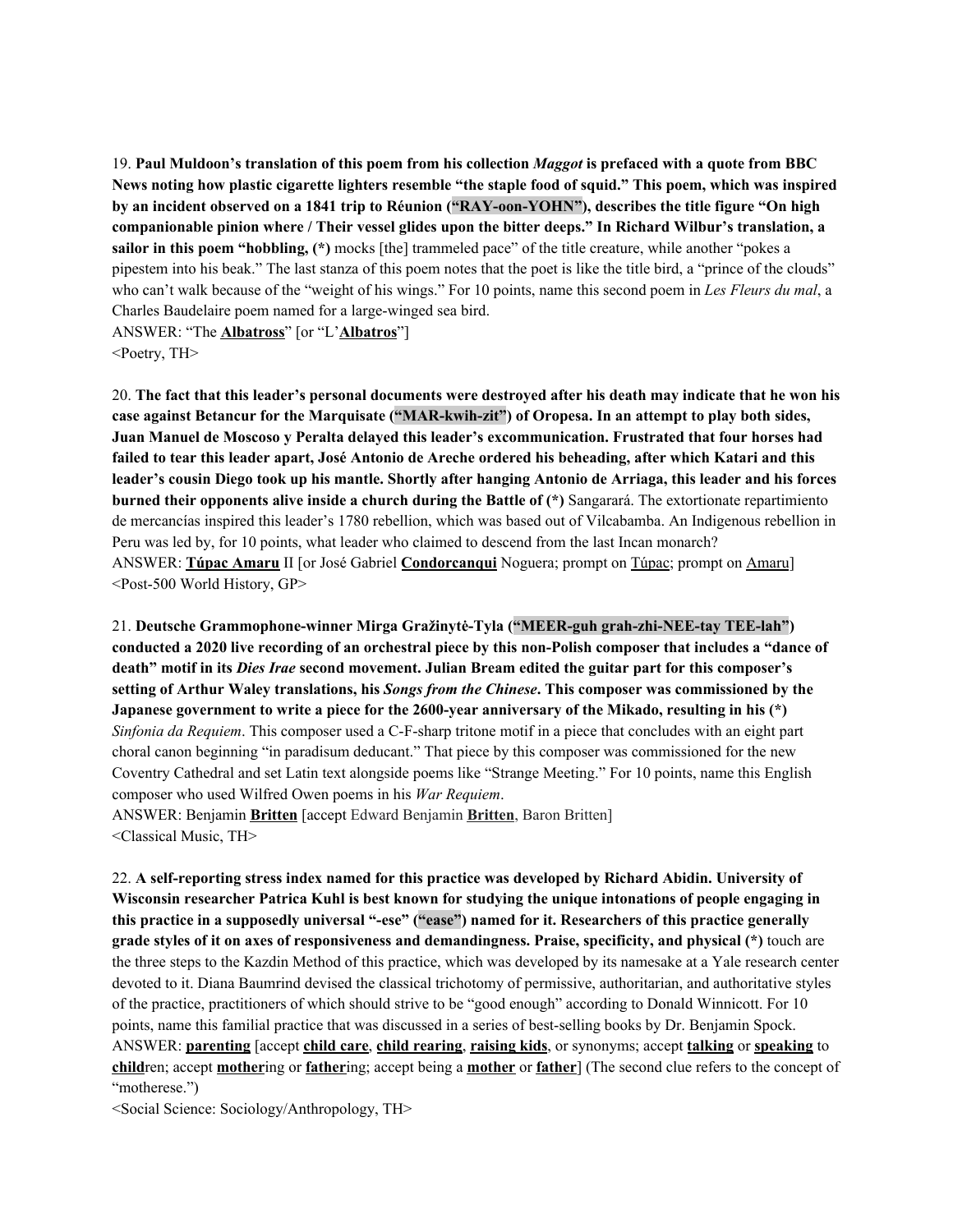#### Bonuses

1. In a tense scene in this film, the protagonist starts coughing uncontrollably after driving behind a smoke-emitting truck and has to pull into a parking garage to recover. For 10 points each:

[h] Name this Todd Haynes film centering on Carol, a California housewife played by Julianne Moore who attempts to recover from a mysterious environmental illness at the cult-like Wrenwood Center.

### ANSWER: *Safe*

[e] Another film set in the 1980s San Fernando Valley and starring Julianne Moore is *Boogie Nights*, an early film by this director of *Magnolia* and *The Master*.

### ANSWER: Paul Thomas **Anderson**

[m] Todd Haynes also directed Julianne Moore in *I'm Not There*, an experimental biopic about this man. At the beginning of a black and white D. A. Pennebaker documentary, this man stares at the camera as he drops cards containing song lyrics to the ground.

ANSWER: Bob **Dylan** [or Robert Allen **Zimmerman**] (The film is *Dont Look Back*.) <Other Arts: Film, TH>

2. The autobiographies of Peter Cartwright detail his time working in this specific job in Kentucky and Illinois. For 10 points each:

[h] Name this specific job undertaken by men like Francis Asbury and William Brownlow. Men were assigned to specific routes for this job at Annual Meetings that followed the 1784 Christmas Conference.

ANSWER: **circuit rider**s [accept **traveling** or **itinerant** Methodist **preacher**s or **clergy**; prompt on priests, clergy, preacher, revivalists or missionaries]

[e] Circuit riders were instrumental in the explosion of Methodism during this religious revivalist period that lasted for much of the first half of the 19th century. Charles Finney preached in the burned-over district of New York during this period.

### ANSWER: **Second Great Awakening** [prompt on Great Awakening]

[m] The Cavalry of Christ were a group of circuit rider-like itinerant Catholic priests who largely prozeletized in the land near this river. The Chamizal dispute arose because of changes in the flow of this river.

### ANSWER: **Rio Grande** [accept **Río Bravo** del Norte]

<US History, TH>

3. This error is removed by performing subsystem calculations using ghost atoms, but doing so can overestimate it by introducing artificial repulsions. For 10 points each:

[h] Name this error dealt with by the counterpoise method of Boys and Bernardi. This error and a similarly named "incompleteness" error have opposite effects on the interaction energy.

ANSWER: **basis set superposition** error [or **BSSE**] (The other error is basis set incompletion error.)

[e] Corrections for BSSE must be applied in addition to correcting for this force when modeling noncovalent interactions. This attractive force occurs due to the formation of instantaneous dipoles.

ANSWER: **London dispersion** force [accept either underlined portion; or **LDF**; prompt on van der Waals forces] [m] Approaches that are "post" this method are required to accurately model dispersion since it arises from electron correlation. This method solves the Schrödinger equation by replacing an *N* electron wave function by a single Slater determinant.

ANSWER: **Hartree–Fock** method [or **HF** method]

<Chemistry, JS>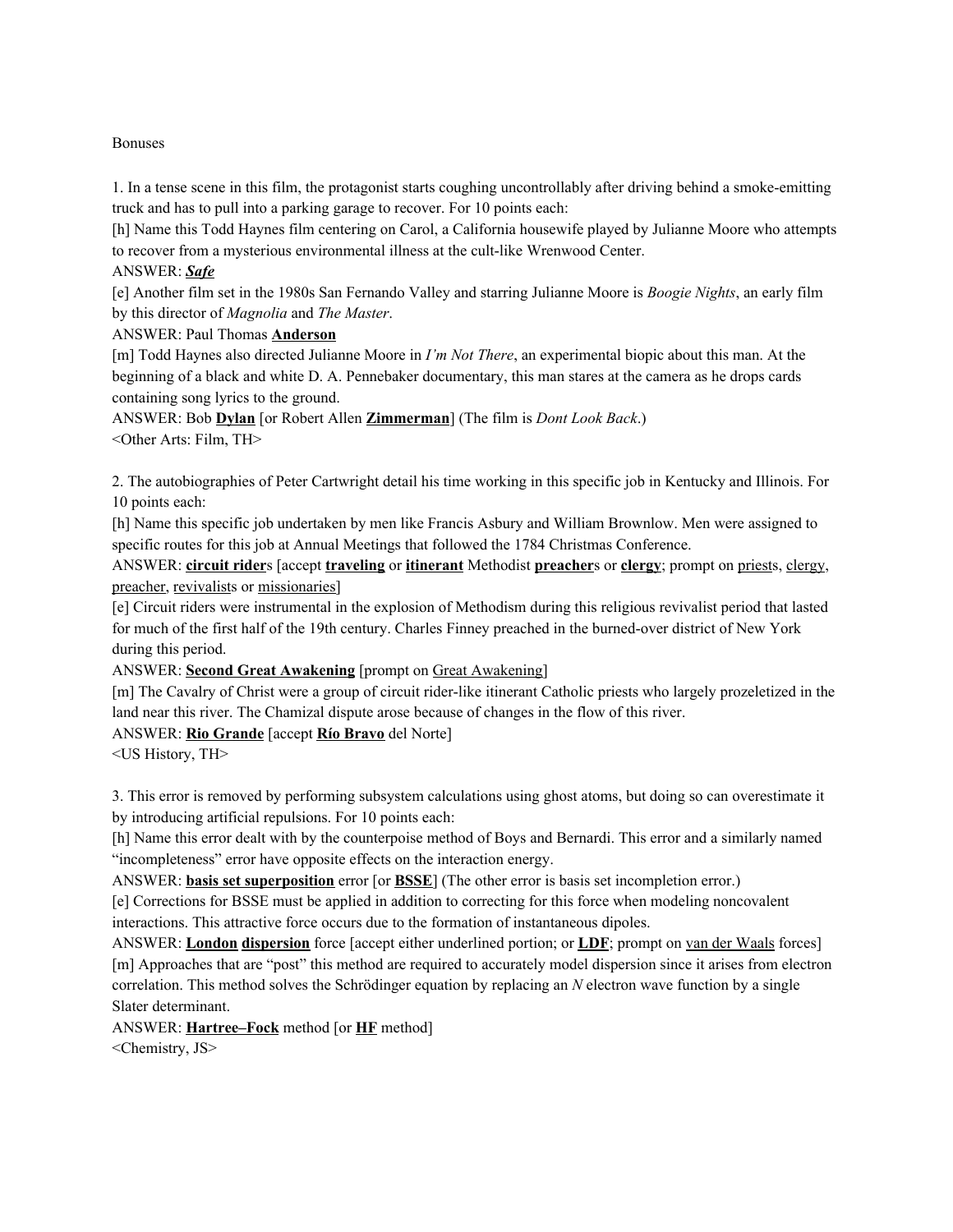4. An extended metaphor in a sonnet compares this concept to a "wayward girl" who "will not speak to those / Who have not learnt to be content without her." For 10 points each:

[m] Name this concept that also partially titles a 14th-century dream poem in which the speaker is guided through a glass palace by an eagle and muses about the poet's ability to bestow this onto their subjects.

ANSWER: **fame** [accept "On **Fame**"; accept *The House of Fame*]

[e] "On Fame" is a sonnet by this Romantic poet who meditated on his imminent death in "When I Have Fears That I May Cease to Be." He also wrote "Bright Star."

ANSWER: John **Keats**

[h] This poetess imagined fame as a "new-born lamb" and a "blot upon the night" in her poem "Fame." This early modernist wrote "The Farmer's Bride" and "In Nunhead Cemetery."

ANSWER: Charlotte **Mew** [or Charlotte Mary **Mew**]

<Poetry, TH>

5. Husein Rofe spread this spiritual movement to the U.K., where it was further popularized by the British army translator and Gurdjieff follower John Bennett. For 10 points each:

[h] Name this Indonesian spiritual tradition, which focuses on oracular "openings" called *latihans*. Though the name of this tradition is similar to that of its founder, it is actually an acronym of dharma and two other terms.

### ANSWER: **Subud** [or **Susila Budhi Dharma**]

[e] Though practitioners of Subud may be part of any religion, they mostly belong to this majority religion of Indonesia.

ANSWER: **Islam** [accept being **Muslim**]

[m] Subud's founder, Pak Subuh, has a name referring to this time period. The *fajr* prayer is performed at this time. ANSWER: **dawn** [or **sunrise**; or **daybreak**; prompt on morning]

<Religion, TH>

6. Answer the following about the work of the literary critic Frank Kermode, for 10 points each:

[e] A 1975 monograph by Kermode is titled for this type of well-regarded book, also discussed in an Italo Calvino essay titled *Why Read [these books]?* Penguin publishes a series of these books with an iconic black, white, and orange bottom border.

ANSWER: **classic**s [accept *The Classic*; accept *Why Read the Classics?*; accept Penguin **Classics**]

[m] Kermode discusses notions of plot finality in his influential 1967 study with this name. This phrase also titles a Julian Barnes novel in which Tony investigates the suicide of his friend Adrian.

ANSWER: *The Sense of an Ending: Studies in the Theory of Fiction*

[h] Kermode's use of hermeneutics anticipated this movement within literary criticism championed by Norman Holland and Stanley Fish. Partisans of this movement with a two-word, hyphenated name emphasize the thoughts and emotions of the audience of a text rather than the intent of the author or the text itself.

ANSWER: **reader-response** criticism

<Other Literature, TH>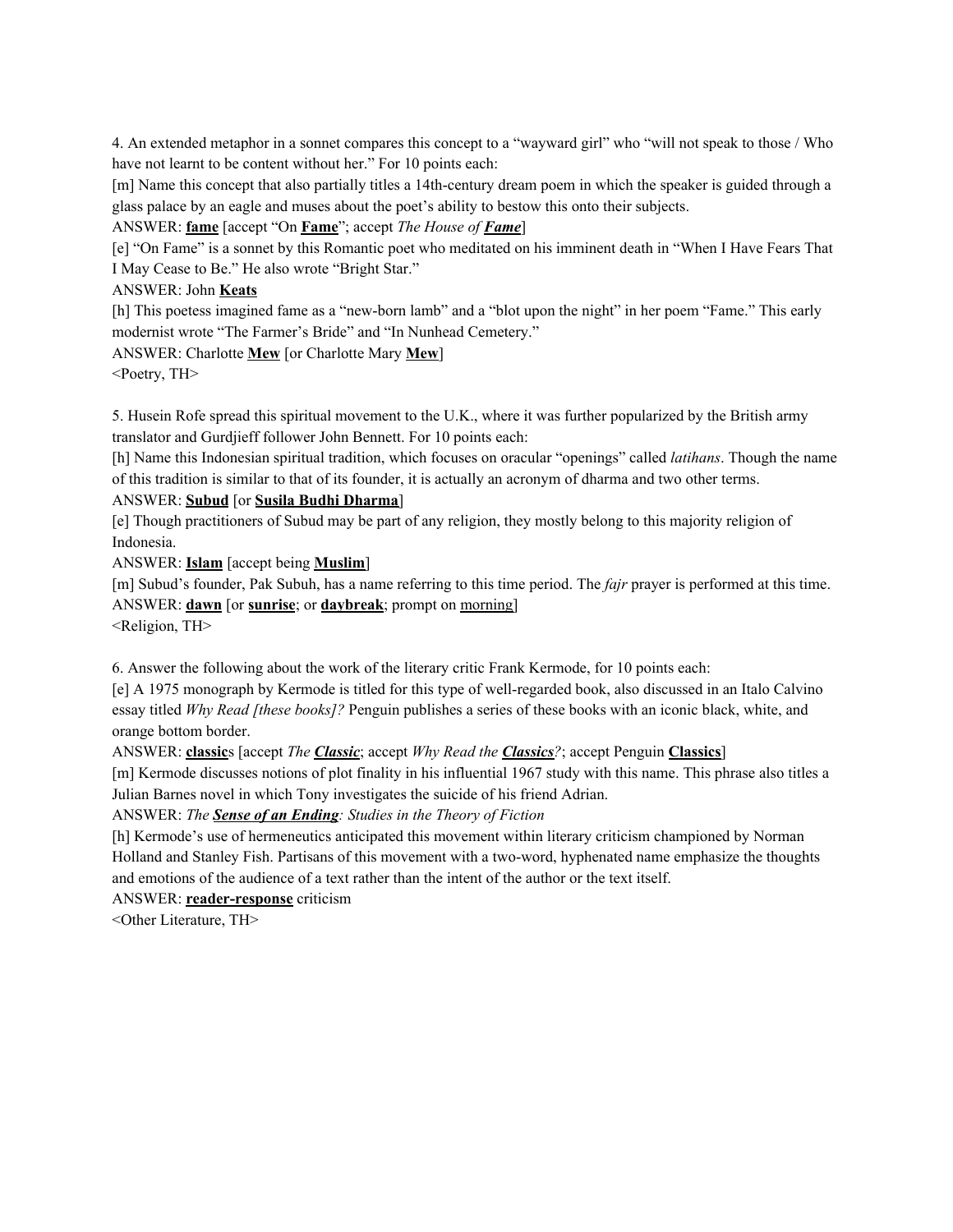7. This reflex and the ATNR are common diagnostic tools for child neurologists. For 10 points each:

[h] Name this reflex that is elicited by elevating an infant's head to thirty degrees, and then suddenly dropping it to level. This reflex is characterized by extension, abduction, and then adduction of the upper limbs, usually followed by crying.

ANSWER: **Moro** reflex [prompt on startle reflex]

[m] Prolonged retention of the Moro reflex is a sign of the spastic type of this class of movement disorders. A commando crawl is the first sign of this class of disorders in children, and gait abnormalities indicative of it include a semi-circle-like gait and scissor gait.

ANSWER: **cerebral palsy** [or **CP**]

[e] A weak Moro reflex is displayed in infants who underwent this sort of birth. This sort of birth is defined as a birth that occurs before 37 weeks.

ANSWER: **premature** birth [accept **preterm** birth]

<Biology, TH>

8. A 1991 study by Alan Blinder found that this quantity was changed less than twice a year by over half of the firms surveyed. For 10 points each:

[e] Name this quantity believed to be "sticky" in the short run due to a breakdown of the classical dichotomy. This quantity appears on the y-axis of demand curves.

ANSWER: **price**s [accept **price** of a good or service]

[h] Blinder's study found that the leading cause of price stickiness among surveyed firms was an example of this scenario in which firms fail to reach the most desirable equilibrium through a lack of communication.

### ANSWER: **coordination failure**

[m] Many New Keynesians endorse this model to explain coordination failure. In this model developed by a 2010 Nobel laureate, traders in a search economy are unable to find exchange partners instantaneously.

ANSWER: **Diamond coconut** model [prompt on partial answer]

<Social Science: Economics, WG>

9. Like the older Wing Chun style, this style of martial arts prominently used a simultaneous push and strike called the *pak sao*. For 10 points each:

[h] Name this hybrid martial arts style developed beginning in 1967 by a man who rejected the formalist style of his teacher Ip Man in favor of using the most effective techniques from diverse styles like Muay Tahi and jiu-jitsu. This style is a predecessor to contemporary mixed martial arts.

ANSWER: **Jeet Kune Do** [or **JKD**; accept *jiht kyùhn douh* accept the **Way of the Intercepting Fist**; accept, but DO NOT REVEAL, Jun Fan **Jeet Kune Do**]

[e] Jeet Kune Do was created by this Hong Kong-American martial artist and actor who starred in *Fist of Fury* and *Enter the Dragon* before dying at age 32.

ANSWER: Bruce **Lee** [or **Lee** Jun-fan]

[m] Jeet Kune Do also draws on this martial art and Olympic event created by Jigoro Kano. Anton Geesink and Ilias Iliadis were masters of this martial art.

# ANSWER: **judo** [accept the **gentle way**]

<Other Academic, TH>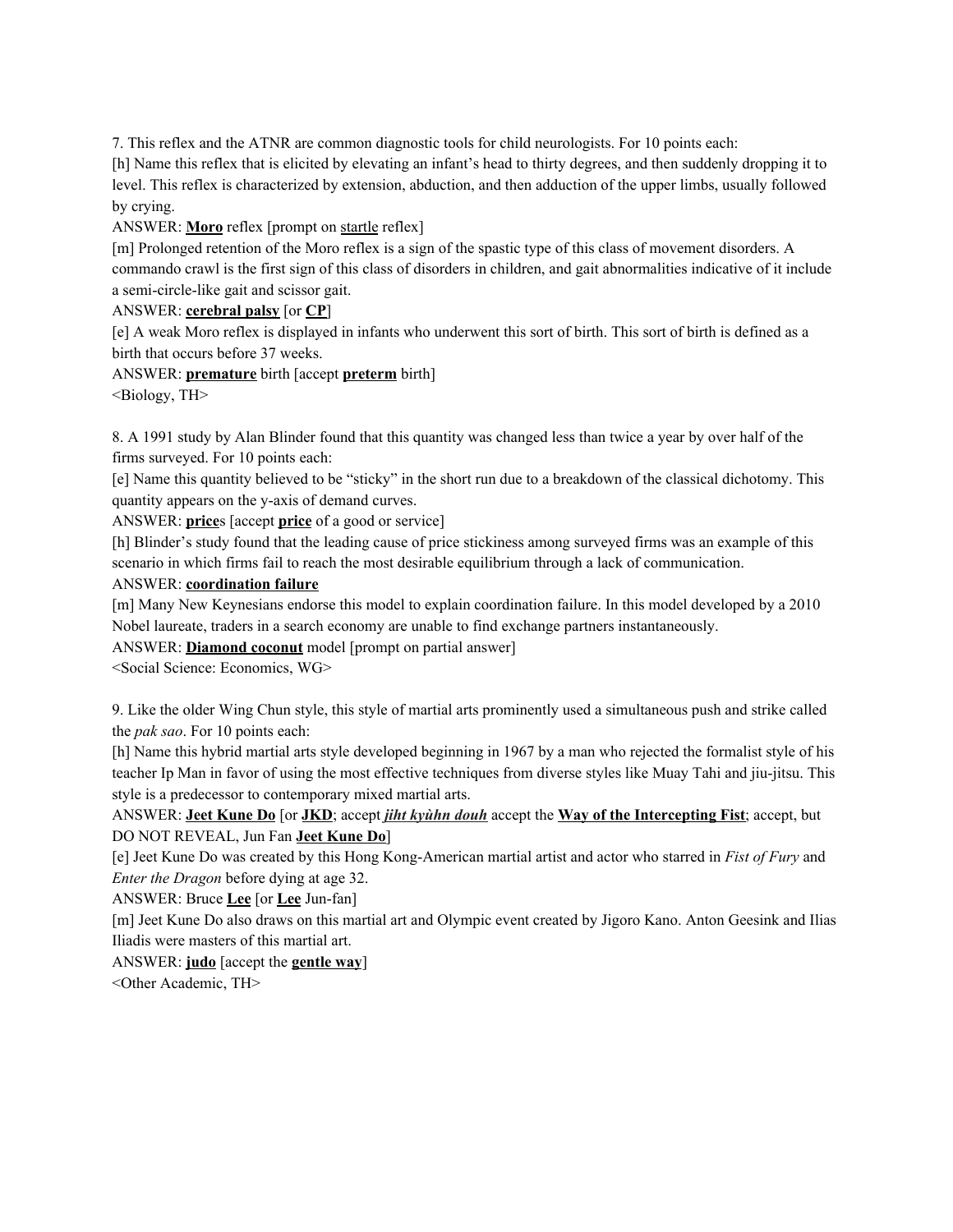10. An event in this year occurred when a market disturbance halted all automated trading momentarily, allowing firms offering stub quotes to buy shares of Apple at 75 cents. For 10 points each:

[h] Give this year in which a May 6th "flash crash" caused by errors in high-frequency trading algorithms led to a one trillion dollar loss that rebounded after only 38 minutes. The term "fragile liquidity" was coined during the analysis of the "flash crash" of this year.

ANSWER: **2010** [accept **2010** flash crash]

[e] Algorithmic bugs and exploits have resulted in the liquidation of Mt. Gox and Youbit, which were exchanges for these assets. In 2016, a hacker made off with fifty million dollars in Ethereum, one of these assets.

ANSWER: **cryptocurrency** [prompt on digital currency; anti-prompt on Bitcoin]

[m] This pseudonym was used by the author or authors of the white paper that introduced Bitcoin, the first cryptocurrency with a public ledger. Leading candidates for the identity of the user of this pseudonym include Hal Finney and Nick Szaba.

ANSWER: **Satoshi Nakamoto** [accept either underlined part]

<Commonwealth/International History, TH>

11. This essay defends the view that there exists "high art" and "low art," which are represented by the two title concepts. For 10 points each:

[m] Name this essay that theorizes that a Russian peasant would prefer paintings by Ilya Repin over Pablo Picasso, since the former's paintings "tell a story" while the latter's are "austere and barren."

ANSWER: "**Avant-Garde and Kitsch**" (by Clement Greenberg)

[e] For Clement Greenberg, the Avant-Garde was represented in his time by this artistic movement whose practitioners included Mark Rothko and Jackson Pollock.

ANSWER: **abstract expressionism** [prompt on partial answer; accept **drip** painting; accept **color field** painting] [h] The rise of movements like abstract expressionism challenged this critic's notion that the history of Western art was the history of the search for more vivid renderings of reality. This art historian formulated his concept of "schemata" in *Art and Illusion* and wrote the Eurocentric survey *The Story of Art*.

ANSWER: Ernst **Gombrich** [or Sir Ernst Hans Josef **Gombrich**]

<Painting/Sculpture, SJ>

12. Developed independently by Tikhonov and Cagniard in the 1950s, this passive geophysical method is used for oil exploration in regions where seismic surveys are difficult. For 10 points each:

[h] Name this geophysical method that measures the electrical resistivity of subsurface features using currents induced by naturally occurring electromagnetic waves.

ANSWER: **magnetotelluric**s [or **MT**; accept anything mentioning **telluric current**s; accept **audio-frequency magnetotelluric**s; accept **AMT**; accept **controlled source audio magnetotelluric**s; accept **CSAMT**]

[e] Very high resistivities found using magnetotellurics can be indicative of the presence of this abundant crustal mineral. Tetrahedral lattices of SiO4 ("S-I-O-four") make up this mineral with a Mohs hardness of seven. ANSWER: **quartz**

[m] Magnetotellurics takes this quantity's effect on rock resistivity into account using Hashin–Shtrikman bounds and Archie's first law. This quantity is closely related to the void ratio.

ANSWER: **porosity** [accept **porous** or **porousness**]

<Other Science: Earth Science, TH>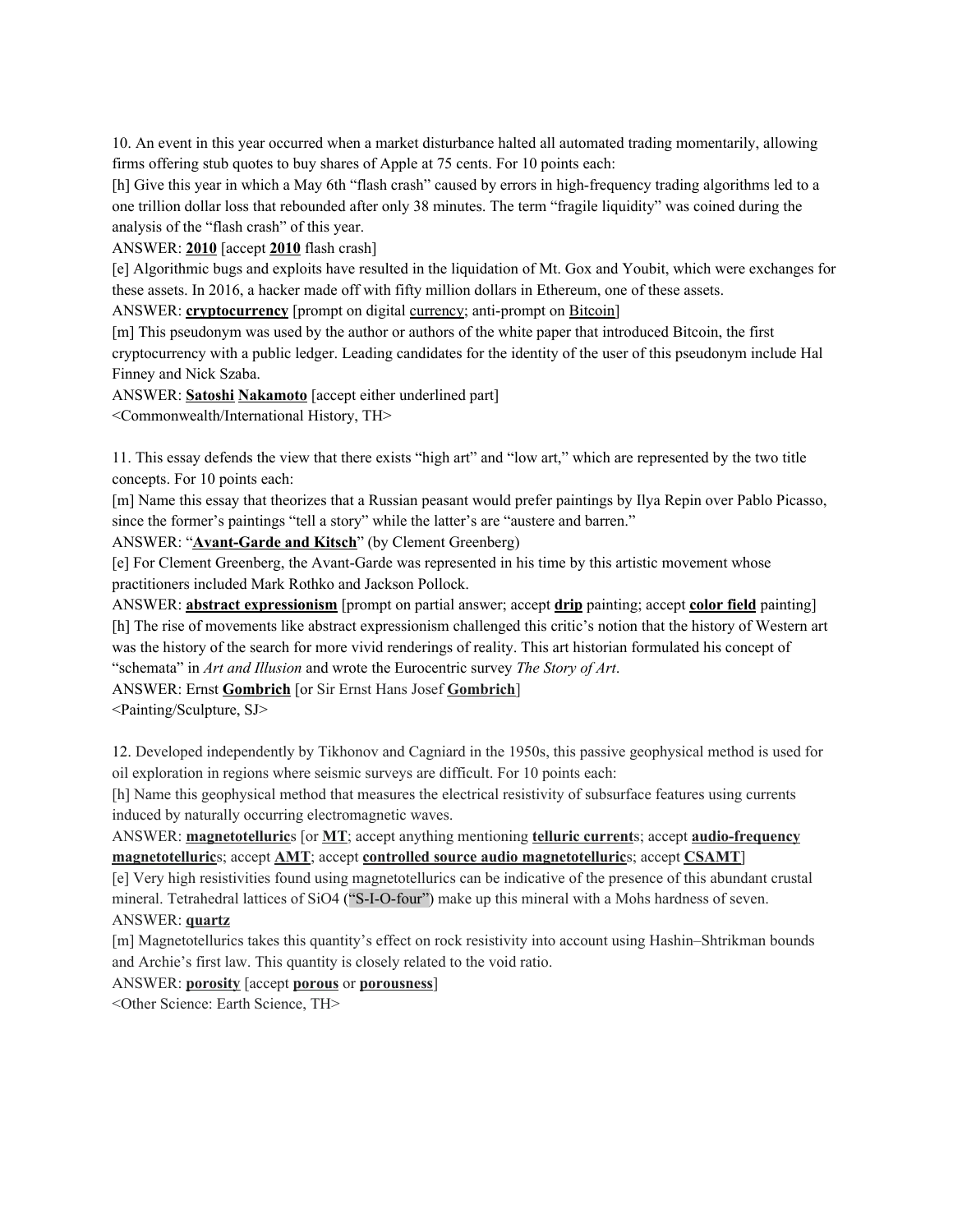13. This organization operated out of Alamut Castle after its seizure by Hassan-i Sabbah, who was referred to as "The Old Man of the Mountain." For 10 points each:

[e] Name this Ismaili Shia order known for using hashish and secretively murdering political enemies, a proclivity that has resulted in their name becoming a byword for political killers.

ANSWER: **Assassin**s [or Ḥ**ashīshiyya**; prompt on Nizaris]

[h] This Seljuk politician is often cited as the first victim of the Assassins. This politician composed the *Siyāsatnāma* and is the namesake of a type of 11th-century educational institution.

ANSWER: **Nizam al-Mulk** [or **Abu Ali Hasan** ibn Ali ibn Ishaq al-Tusi; prompt on Nizamiyyah or Nezamiyeh] [m] This ruler and his son Malik Shah both employed Nizam al-Mulk as Vizier. This ruler captured Byzantine emperor Romanos IV, as related by the chronicler Abu Bakr al-Turtushi.

# ANSWER: **Alp Arslan** [or **Muhammad** bin Dawud **Chagri**]

<World History, GP>

14. After answering a call in a Cockney accent concerning several people being in Spain, a character in this play switches to a posh accent to wonder if she was supposed to get a plate of sardines from the kitchen. For 10 points each:

[m] Name this farce by Michael Frayn whose three acts feature performances of the first act of a fictional play directed by Lloyd Dallas.

### ANSWER: *Noises Of*

[e] Shelagh Delaney's *A Taste of Honey* and plays by a group dubbed the "Angry Young Men" are standouts of the "kitchen sink" style of this movement that focused on the everyday lives of the English working class. ANSWER: **realism** [accept kitchen sink **realism** or social **realism**; accept **realist** literature]

[h] Deli struggles to keep his son away from London gangs while running a West Indian plantain shop in *Elmina's*

*Kitchen*, a play by this current artistic director of the Young Vic. Idris Elba collaborated with this author on the 2019 musical *Tree*.

ANSWER: Kwame **Kwei-Armah** [prompt on partial answer] <Drama, AP>

15. In Acts chapter 14, verse 12, the populace of Lystra believe Paul and Barnabas to be human incarnations of these two deities. For 10 points each:

[m] Name these two Greek deities who, in another myth, reward Philemon and Baucis for their hospitality by granting their wish to die at the same instance by transforming them into a two-trunked tree.

### ANSWER: **Zeus** [accept **Jupiter**] AND

# **Hermes** [accept **Mercury**]

[h] Bart Ehrman's book *How Jesus Became God* discusses the Paul and Barnabas episode as evidence that deity incarnation was a common Greco-Roman belief. That book also discusses this Greek philosopher and prophet from Tyana, who is notable for his many parallels with Jesus, including claims of divinity, a virgin birth, and returning from the dead.

### ANSWER: **Apollonius** of Tyana [or **Apollonios** of Tyana]

[e] The similar hero stories of Apollonius of Tyana and Jesus are compared in *The Hero with A Thousand Faces*, a book by this comparative mythologist.

ANSWER: Joseph **Campbell** [or Joseph John **Campbell**]

<Mythology, TH>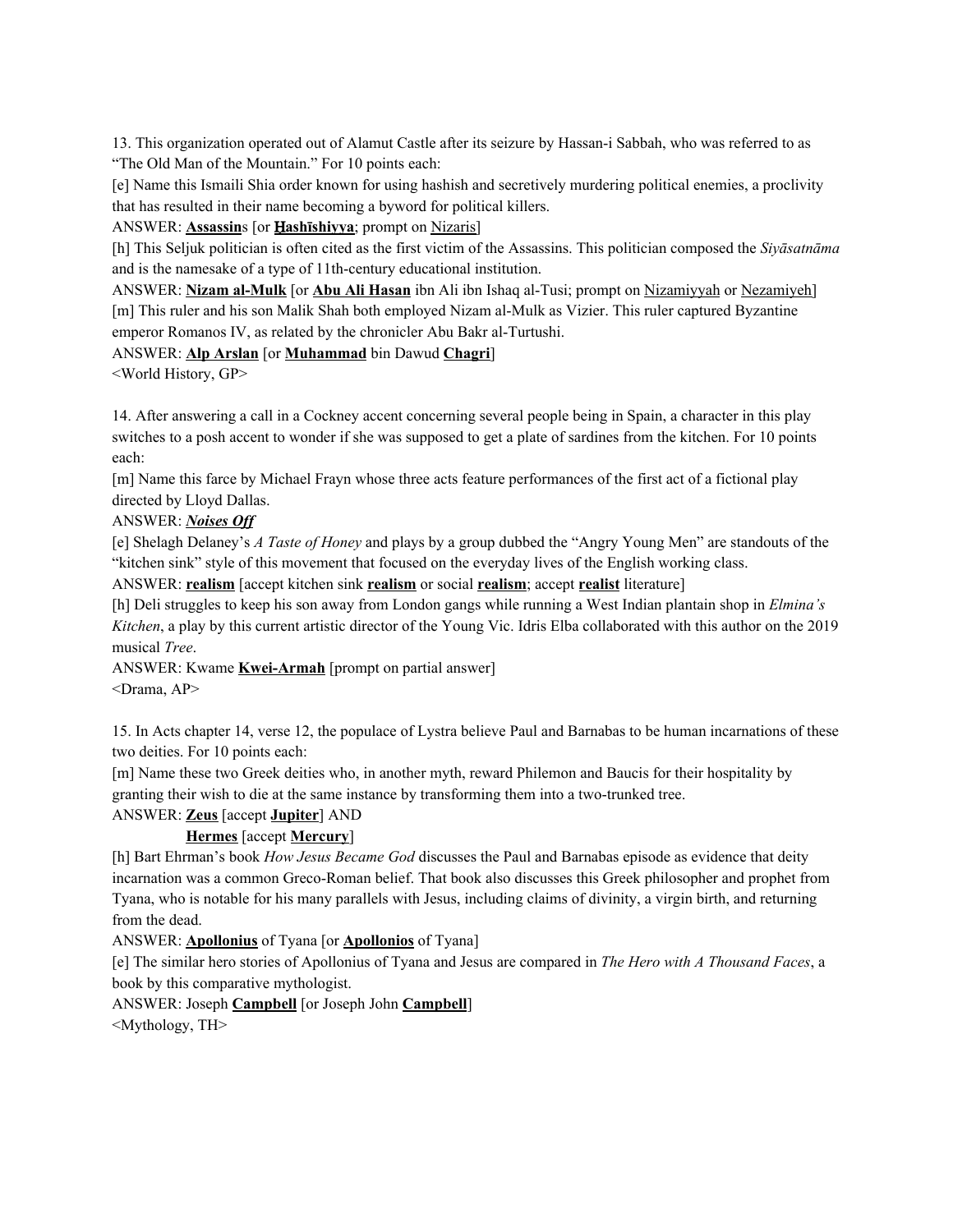16. *Pencil and paper ready*. You are a sad quantum student reviewing for your midterm by adding the spins of a spin one-half particle and a spin-1 particle. For 10 points each.

[h] You grudgingly begin by figuring out that the allowed values of the total spin are three-halves and one-half. You reached that conclusion because (emphasize) *this integer* is both (read slowly until end) the dimension of the direct (emphasize) *sum* of a spin three-halves space and a spin one-half space, and the dimension of the direct (emphasize) *product* of a spin one-half space and a spin one space.

ANSWER: **6** (The dimension can be calculated as  $(2*3/2 + 1) + (2*1/2 + 1) = 6$ , or  $(2*1/2 + 1)(2*1 + 1) = 6$ .)

[e] When constructing all 6 coupling states, you simplify your calculations by remembering that states with different values of *s* have this property. This property is a generalization of perpendicularity to arbitrary vector spaces. ANSWER: **orthogonal**ity [accept **orthonormal**ity]

[m] You check your algebra by looking up the table of these coefficients on page 188 of Griffith's, second edition. These coefficients represent the probability amplitudes of the coupling of angular momentum eigenstates.

ANSWER: **Clebsch–Gordan** coefficients [or **vector addition** coefficients]

<Physics, LL>

17. Dance suites of the Baroque era often used the "balanced" type of this form, while composers of the early Classical were more likely to use its rounded variant. For 10 points each:

[m] Name this musical form that structures phrases in either an A-B or A-A-B-B pattern. According to a namesake principle, a continuous major piece in this form should modulate from the tonic to the dominant in the first section, and then modulate back to tonic in the second.

ANSER: **binary** form [accept rounded **binary** form; accept balanced **binary** form; accept simple **binary** form; accept **binary** principle]

[e] The popularity of binary form waned over the course of the Classical era largely because of the popularity of this other form that can be broken down into exposition, development and recapitulation sections.

ANSWER: **sonata** form [accept **first-movement** form]

[h] According to the binary principle, a continuous binary piece beginning in the key of B minor should modulate to what key in its second section?

ANSWER: **D major** [prompt on D]

<Classical Music, TH>

18. This film was the first major American blockbuster to open in China, appearing in just six cities in that country in 1994. For 10 points each:

[h] Name this film, an update of a 1960s TV series starring David Janssen whose finale was once the highest-rated TV program in history. Kiefer Sutherland is starring in a Quibi ("kwibby") update of this film and TV show.

# ANSWER: *The Fugitive*

[e] Although many American films now open more widely in China, they still face censorship. Many of the scenes touching on Freddie Mercury's sexuality in this 2018 film were removed for the Chinese market.

# ANSWER: *Bohemian Rhapsody*

[m] The Chinese blockbuster industry has not produced a major hit abroad. This sequel and all-time highest grossing Chinese film about a hostage rescue in Africa grossed just 2.7 of its 867-million-dollar box office in the US.

ANSWER: *Wolf Warrior 2* [or *Zhan Lang 2*; reject "*Wolf Warrior*" or "*Zhan Lang*"]

<Pop Culture, MB>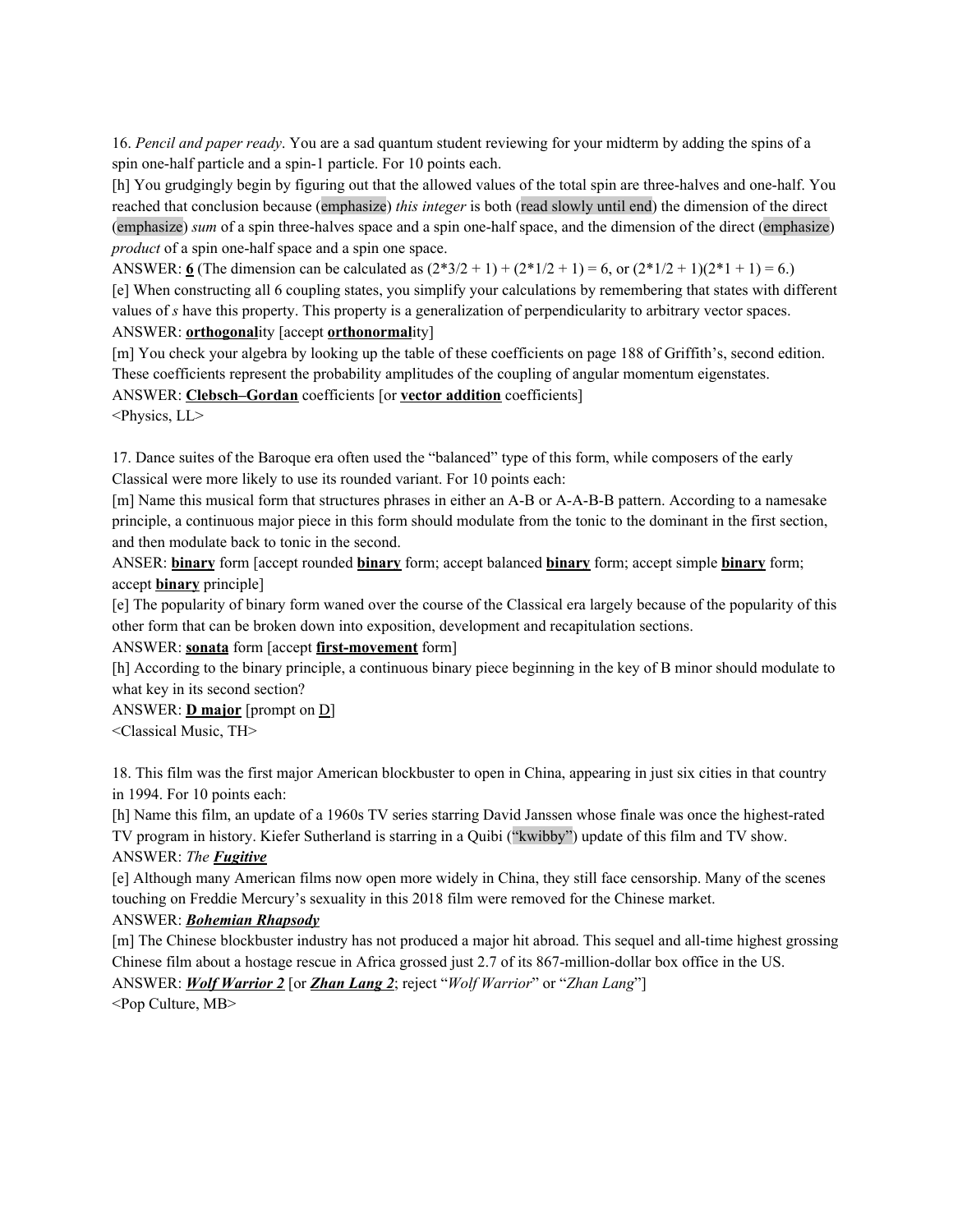19. Armed with books like Florence Adams' *I Took a Hammer in My Hand*, over two thousand people attended a "fair" named for these buildings in 1973 at the Hotel Bossert. For 10 points each:

[m] Give this term for a type of home whose characteristic façade was often obtained from the Portland Quarries in Connecticut.

ANSWER: **brownstone** townhouse [prompt on row houses or townhouses]

[e] In his book *Bricks & Brownstones*, Charles Lockwood showed that many Manhattan brownstones were built from kits. Many later kit houses were constructed across the US from the mail-order catalogue of this department store that went bankrupt in 2018.

ANSWER: **Sears** [or **Sears**, Roebuck and Co.]

[h] This architecture critic complained that brownstones were nothing more than "cold chocolate sauce." This critic co-authored *The Decoration of Houses* with Ogden Codman in 1897.

ANSWER: Edith **Wharton** [prompt on Edith Newbold Jones]

<Other Arts: Visual, MB>

20. A character carrying out this action notes that one of the objects involved was in need of "a little rhubarb to purge [its] excess of bile." For 10 points each:

[m] Name or describe this action carried out by a priest and a barber and observed by a girl who later claims that the objects involved were actually stolen by a sage of questionable name.

ANSWER: **burn**ing of Don Quixote's **book**s [accept equivalents for **burning** and **book**s like **incinerating romances**; accept **destroying** instead of **burning**; prompt on burning by asking "what objects are being burned?"; prompt on answers mentioning books by asking "what is being done to the books?"]

[h] This Valencian romance is spared from being burned when it falls at the feet of the priest, who calls it the "best book in the world" although he says its author, Joanot Martorell ("zhew-ah-NAWT mart-oh-REL") ought to be "sent to the galleys for life."

ANSWER: *Tirant Lo Blanch* ("tee-RAHN lo blank") [or *Tirant lo Blanc*; or *Tirante el Blanco*; accept, but DO NOT REVEAL, *Tirant the White*]

[e] Tirant Lo Blanch translates as "Tirant" of this color in English. In *Don Quixote*, Sansón Carrasco is revealed to be the Knight of the Moon of this color.

ANSWER: **white**

<Long Fiction, AP>

21. Machamer, Darden, and Craver presented an influential definition of these things in a 2000 paper titled for "thinking about" them. For 10 points each:

[h] Name these things that have been the focus of a "new" movement in the philosophy of science since the beginning of the 21st century. The MDC definition of these things states that they are both "entities and activities" that are productive of regular changes from start to end conditions.

ANSWER: **mechanism**s [accept "Thinking About **Mechanism**s"; accept new **mechanism**]

[e] The turn from pure logical empiricism to historically-informed examinations of mechanisms can be traced to this philosopher's influential book *The Structure of Scientific Revolutions*.

ANSWER: Thomas **Kuhn** [or Thomas Samuel **Kuhn**]

[m] Thinkers of the new mechanist movement who give activity-based accounts of causation through mechanisms draw on the work of this earlier philosopher, who wrote about a bomb attached to a Geiger counter in the paper "Causality and Determination."

ANSWER: G. E. M. **Anscombe** [or Gertrude Elizabeth Margaret **Anscombe**]

<Philosophy, TH>